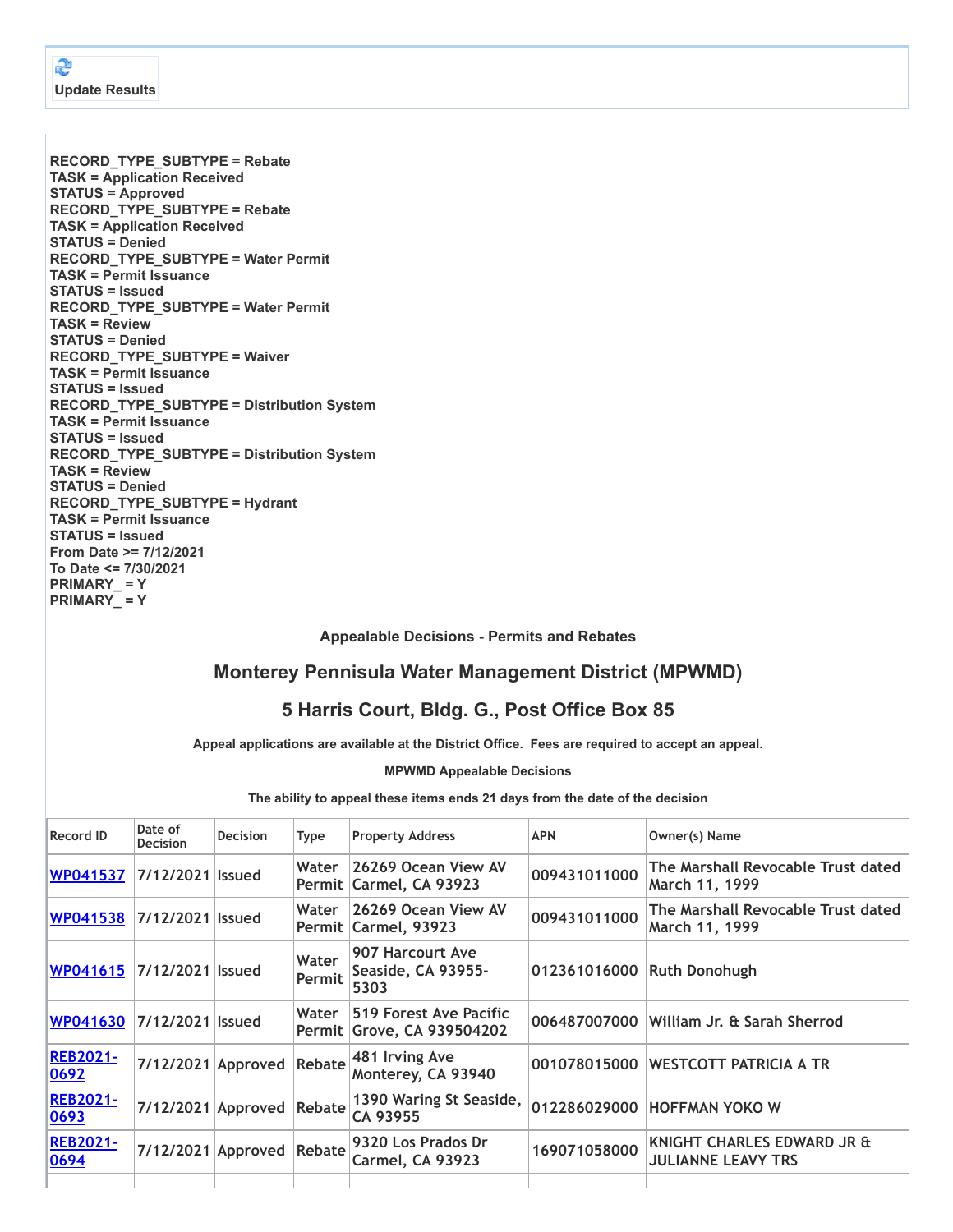| <b>REB2021-</b><br>0695 |                    |                           |                 | 7/12/2021 Approved Rebate 5 Horizon Wy Carmel<br>Valley, CA 93924                         |                           | 187261004000   MECKEL LOUISE G TR                                                         |
|-------------------------|--------------------|---------------------------|-----------------|-------------------------------------------------------------------------------------------|---------------------------|-------------------------------------------------------------------------------------------|
| <b>MP287</b>            | 7/12/2021   Issued |                           |                 | Ocean Ave, 3 NE of<br>Waiver Guadalupe Carmel, CA<br>93921                                | 010033012000 Rebecca Cass |                                                                                           |
| <b>REB2021-</b><br>0700 |                    | 7/12/2021 Approved Rebate |                 | 255 Soledad Dr<br>Monterey, CA 93940                                                      |                           | 001461005000 SCHUMAN SALLY KATHLEEN TR                                                    |
| <b>WP041565</b>         | 7/13/2021   Issued |                           | Water<br>Permit | 3150 Hermitage RD<br>Pebble Beach, CA<br>93953                                            | 007422014000              | Michael Arthur Peters and<br>Jacquelyn Peters                                             |
| WP041625                | 7/13/2021   Issued |                           | Water<br>Permit | 73 "A" Poppy Road<br><b>Carmel Valley, CA</b><br>93924                                    | 187503032000              | <b>David Trevor Cooper</b>                                                                |
| <b>WP041626</b>         | 7/13/2021   Issued |                           | Water           | 73 "A" Poppy Road<br>Permit Carmel Valley, CA                                             | 187503032000              | <b>David Trevor Cooper</b>                                                                |
| <b>WP041627</b>         | 7/13/2021   Issued |                           | Water           | 73 "B" Poppy Road<br>Permit Carmel Valley, CA                                             | 187503033000              | <b>David Trevor Cooper</b>                                                                |
| <b>WP041628</b>         | 7/13/2021   Issued |                           | Water           | 73 "B" Poppy Road<br>Permit Carmel Valley, CA                                             | 187503033000              | <b>David Trevor Cooper</b>                                                                |
| <b>MP288</b>            | 7/13/2021 Issued   |                           | <b>Waiver</b>   | 24713 UPPER TRL<br><b>CARMEL, CA 93923</b>                                                | 009071008000              | <b>CARSON HOWARD MICHAEL &amp;</b><br><b>TUCKER MICHAEL KELLY</b>                         |
| <b>WP041632</b>         | 7/14/2021   Issued |                           | Water           | 1 Melway CIR Monterey,<br>Permit CA 93940                                                 | 013151006000              | Stephen C. Davis and Linda C.<br><b>Davis</b>                                             |
| <b>REB2021-</b><br>0705 | 7/14/2021 Denied   |                           | Rebate          | Carmelo, 3SW of Ocean<br>Ave Carmel, CA 93923                                             | 010267002000              | <b>WRIGHT PATRICIA L TR</b>                                                               |
| <b>REB2021-</b><br>0706 |                    | 7/14/2021 Approved        | Rebate          | 2030 Cross St Seaside,<br>CA 93955                                                        | 011042026000              | <b>BERMAN SANDRA J TR</b>                                                                 |
| <b>REB2021-</b><br>0708 |                    | 7/14/2021 Approved Rebate |                 | 507 Mar Vista Dr<br>Monterey, CA 93940                                                    |                           | 001423023000 ZHAO JIELU & XIAO LIAN TRS                                                   |
| <b>REB2021-</b><br>0713 |                    |                           |                 | <b>SE Crnr Perry Newberry</b><br>7/14/2021 Approved Rebate & Sterling Carmel, CA<br>93923 |                           | 009162022000 LYDON ANN VIEILLE TR                                                         |
| <b>REB2021-</b><br>0714 |                    | 7/14/2021 Approved Rebate |                 | 8235 Manjares<br>Monterey, CA 93940                                                       |                           | 259191007000 WINER MICHAEL H TR                                                           |
| <b>REB2021-</b><br>0715 |                    | 7/14/2021 Approved Rebate |                 | 1206 La Salle Ave. #35<br>Seaside, CA 93955                                               | 012051027000              | <b>HARTLEY DAVID &amp; BARBARA</b><br><b>HARTLEY TRS</b>                                  |
| <b>WP041614</b>         | 7/15/2021   Issued |                           | Water           | <b>612 Sunset Drive Pacific</b><br>Permit Grove, CA 93950-4828                            | 006662025000              | Yuanyuan Ding & Jiaxiang Zhang                                                            |
| <b>WP041633</b>         | 7/15/2021   Issued |                           | Water           | 605 17th ST Pacific<br>Permit Grove, CA 93950                                             | 006542015000              | <b>Thomas Heflin and Lauren Thomas</b><br><b>Heflin</b>                                   |
| WP041640                | 7/15/2021   Issued |                           | Water<br>Permit | Lobos Street, 2 SE of<br>3rd Avenue Carmel, CA<br>93921                                   | 010013011000              | Charles F. Penner & Inger Penner                                                          |
| <b>REB2021-</b><br>0719 |                    | 7/16/2021 Approved        | Rebate          | 1067 Harcourt Ave #A<br>Seaside, CA 93955                                                 | 012351029000              | THIELBAR HOWARD L & GLORIA B<br>THIELBAR TRS                                              |
| <b>REB2021-</b><br>0718 | 7/16/2021 Denied   |                           |                 | 1016 McFarland Ave<br>Rebate Pacific Grove, CA<br>93950                                   | 006702005000              | LIGHT THOMAS H TR                                                                         |
| <b>WP041634</b>         | 7/16/2021   Issued |                           | Water           | 27120 Meadows RD<br>Permit Carmel, CA 93923                                               | 169201018000              | The Ruth Rubin Living Trust U/A/D<br>dated July 29, 2003                                  |
| <b>WP041631</b>         | 7/16/2021   Issued |                           | Water<br>Permit | <b>777 Mermaid Avenue</b><br>Pacific Grove, CA<br>93950-2223                              | 006074036000              | Janna Dreisbach and The Linscheid<br>Family Trust of 1993 and as<br>Amended July 23, 1996 |
| <b>WP041623</b>         | 7/16/2021   Issued |                           | Water           | 585 Hawthorne Street                                                                      | 001861002000              | The Cameron Haste and Hajime                                                              |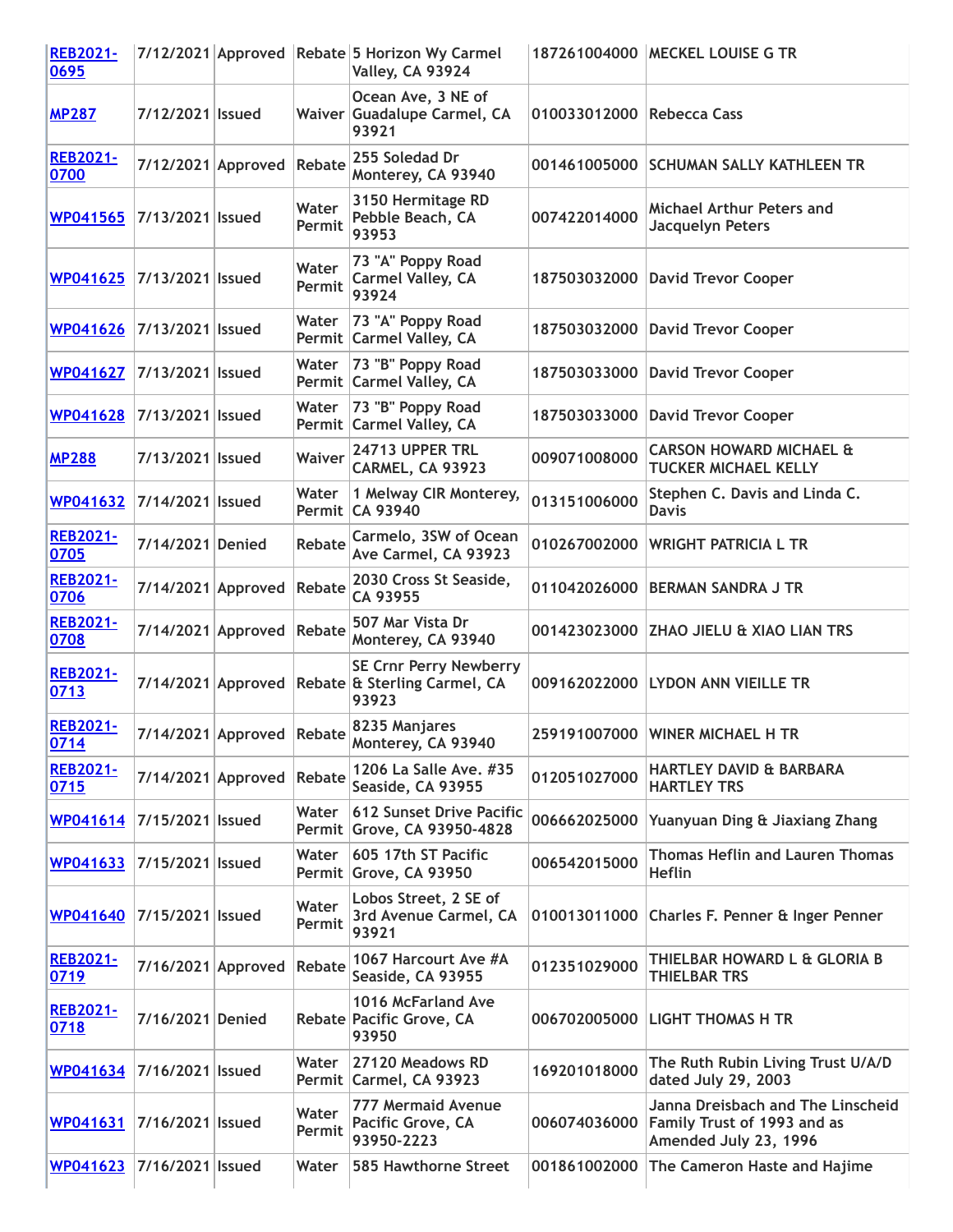|                            |                           |                 | Permit #102 Monterey, CA<br>93940-1344                                |              | <b>Arnold Revocable Trust Dated June</b><br>26, 2009               |
|----------------------------|---------------------------|-----------------|-----------------------------------------------------------------------|--------------|--------------------------------------------------------------------|
| WP041612 7/19/2021 Issued  |                           | Water<br>Permit | 650 Gibson Avenue<br>Pacific Grove, CA<br>93950-4132                  | 006541017000 | Teresa E. Dawber                                                   |
| WP041639 7/19/2021 Issued  |                           | Water<br>Permit | 2904 Oak Knoll RD<br>Pebble Beach, CA<br>93953                        | 007201028000 | The Steinhart Lapin Community<br>Property Trust dated July 6, 2016 |
| <b>REB2021-</b><br>0724    | 7/19/2021 Denied          | <b>Rebate</b>   | 11421 Spur Rd<br>Monterey, CA 93908                                   | 416141033000 | MACISAAC DOUGLAS H &<br><b>BUFFINGTON LORI</b>                     |
| WP041574 7/20/2021 Issued  |                           | Water<br>Permit | 1174 Chaparral Road<br>Pebble Beach, CA<br>93953-3104                 | 007543017000 | <b>Christine L. McCormack</b>                                      |
| WP041613 7/20/2021 Issued  |                           | Permit 93955    | Water   445 Elm AV Seaside, CA                                        | 011305017000 | Eva M. Real                                                        |
| WP40943-1 7/20/2021 Issued |                           | Water<br>Permit | <b>460 El Caminito Road</b><br><b>Carmel Valley, CA</b><br>93923-9684 | 187681005000 | The Ciucci Family Trust dated May<br>1,2006                        |
| WP041638 7/20/2021 Issued  |                           | Water<br>Permit | <b>460 El Caminito Road</b><br><b>Carmel Valley, CA</b><br>93923-9684 | 187681005000 | The Ciucci Family Trust dated May<br>1,2006                        |
| WP041645 7/20/2021 Issued  |                           | Water<br>Permit | SE Crn of Lincoln St and<br>3rd Ave Carmel, CA<br>93923               | 010129014000 | <b>O S B T Investments</b>                                         |
| <b>REB2021-</b><br>0726    | 7/20/2021 Approved Rebate |                 | 431 Larkin St Monterey,<br>CA 93940                                   | 001531026000 | <b>LEONARD EDWARD &amp; DELIBERA I</b><br><b>TRS</b>               |
| WP041617 7/21/2021 Issued  |                           | Water           | 1289 Vallejo ST Seaside,<br>Permit CA 93955                           | 012292027000 | Cary Michael Jones & Ariunkhishing<br><b>Jones</b>                 |
| WP041642 7/21/2021 Issued  |                           | Water           | 622 Forest AV Pacific<br>Permit Grove, CA 93950                       | 006542008000 | The Claire Elizabeth Brenahan GST<br>Trust dated January 26, 2021  |
| WP041644 7/21/2021 Issued  |                           | Water<br>Permit | 1038 Broncho RD<br>Pebble Beach, CA<br>93953                          | 007272008000 | The John Curtis Foster Revocable<br><b>Trust</b>                   |
| WP33121-1 7/21/2021 Issued |                           | Water           | 2973 Cuesta Way WY<br>Permit Carmel, CA 93923                         | 243052049000 | James F. Cullen & Diane Marie<br>Cullen                            |
| <b>REB2021-</b><br>0730    | 7/21/2021 Approved Rebate |                 | 1206 La Salle Ave. #67<br>Seaside, CA 93955                           | 012051027000 | <b>HARTLEY DAVID &amp; BARBARA</b><br><b>HARTLEY TRS</b>           |
| <b>REB2021-</b><br>0732    | 7/21/2021 Approved Rebate |                 | 1222 Shafter Ave Pacific<br><b>Grove, CA 93950</b>                    | 007562025000 | <b>FRISCHMAN MICHELLE A &amp; HOWARD</b><br>J                      |
| <b>REB2021-</b><br>0733    | 7/21/2021 Denied          | Rebate          | 1222 Shafter Ave Pacific<br><b>Grove, CA 93950</b>                    | 007562025000 | <b>FRISCHMAN MICHELLE A &amp; HOWARD</b>                           |
| <b>REB2021-</b><br>0750    | 7/22/2021 Approved        | Rebate          | 715 Woodcrest Ln<br>Monterey, CA 93940                                | 001491018000 | REYNOLDS JOHN E & DEBORAH L<br><b>REYNOLDS-WHITE TR</b>            |
| <b>REB2021-</b><br>0747    | 7/22/2021 Approved Rebate |                 | 27304 Hwy 1 Carmel,<br>CA 93923                                       | 243021008000 | <b>ZULIK MARTA</b>                                                 |
| <b>REB2021-</b><br>0743    | 7/22/2021 Denied          | <b>Rebate</b>   | SE Crnr of Santa Rita &<br>2nd Carmel, CA 93921                       | 010025018000 | <b>LAFRADES CHARLES</b>                                            |
| <b>REB2021-</b><br>0742    | 7/22/2021 Denied          | Rebate          | Carpenter 2NW of 4th<br>Ave Carmel, CA 93923                          | 010023007000 | <b>AHRENS CAROLYN C TR</b>                                         |
| <b>REB2021-</b><br>0741    | 7/22/2021 Approved Rebate |                 | 2667 15th Ave Carmel,<br>CA 93923                                     | 009392007000 | <b>WILSON SAMUEL A &amp;</b>                                       |
| <b>REB2021-</b><br>0740    | 7/22/2021 Approved Rebate |                 | 1100 Heather Ln Pacific<br><b>Grove, CA 93950</b>                     | 007711048000 | <b>MELHEM KATHRYN L TR</b>                                         |
| <b>REB2021-</b>            |                           |                 | 7/22/2021 Approved Rebate 300 Glenwood Cir #177                       |              | 001777017000 MOK RAYMOND & KAREN MOUNTS                            |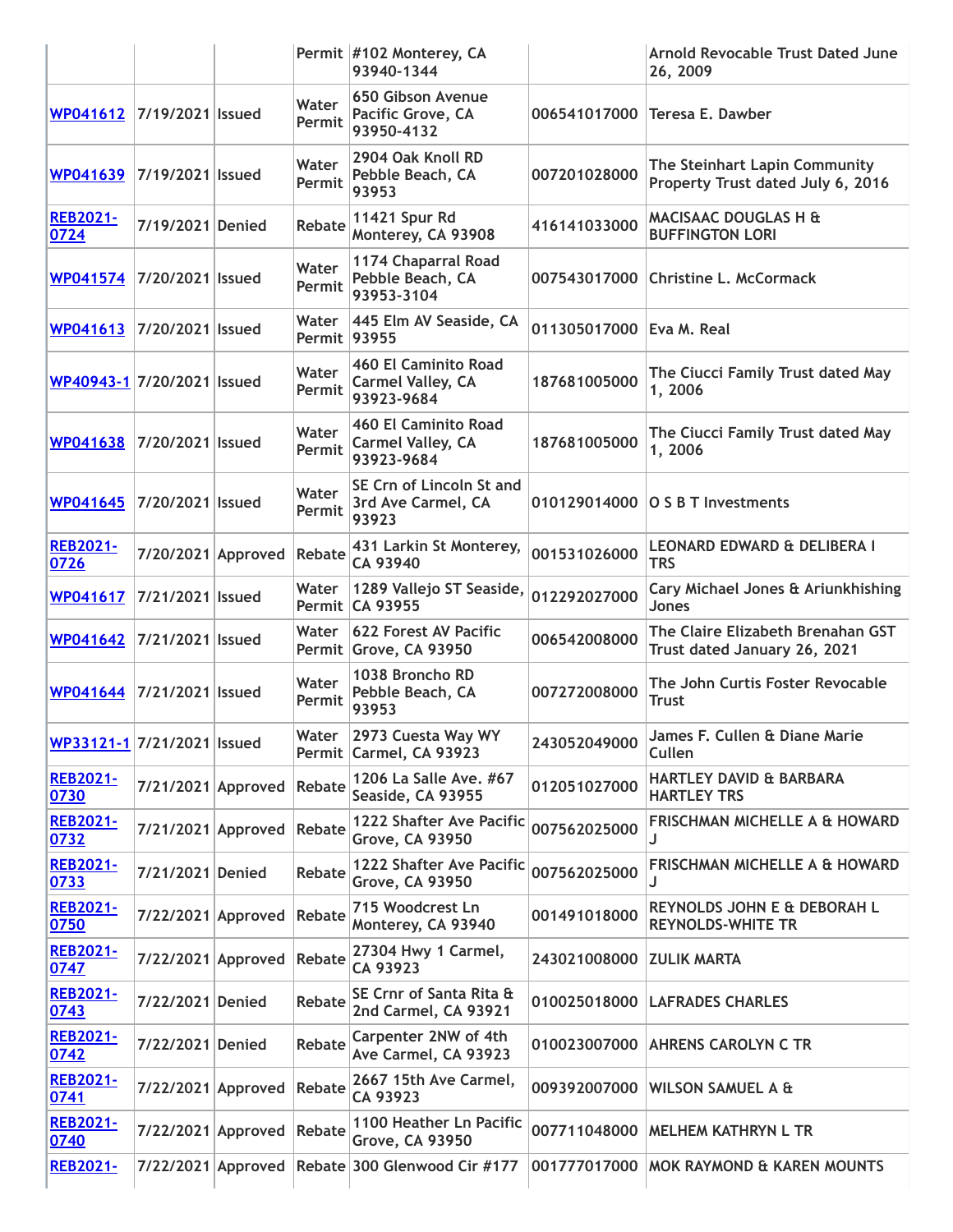| 0738                    |                    |                           |                 | Monterey, CA 93940                                      |                           | <b>TRS</b>                                                                |
|-------------------------|--------------------|---------------------------|-----------------|---------------------------------------------------------|---------------------------|---------------------------------------------------------------------------|
| <b>REB2021-</b><br>0736 |                    | 7/22/2021 Approved Rebate |                 | 4 Shady Ln Monterey,<br>CA 93940                        | 001423032000              | <b>GUILLEN RICHARD I JR &amp; SALLY A</b><br><b>TRS</b>                   |
| <b>REB2021-</b><br>0734 | 7/22/2021 Approved |                           | Rebate          | 21 Crandall Rd<br>Monterey, CA 93940                    | 014041017000              | YAMANISHI GEORGE HARUO & ALICE<br><b>CLARISSA TRS</b>                     |
| WP041651                | 7/22/2021   Issued |                           | Water           | 1417 Alva Ln Pebble<br>Permit Beach, CA 93953           | 008321003000              | <b>Candace Farley</b>                                                     |
| WP041650                | 7/22/2021   Issued |                           | Water           | 1384 Darwin Street<br>Permit Seaside, CA 939555611      | 012292032000              | Jason M. Gordo & Tracy S. Gordo                                           |
| <b>WP041647</b>         | 7/22/2021 Issued   |                           | Water<br>Permit | 715 Elm Avenue<br><b>Seaside, CA 93955-</b><br>4309     | 011295013000 April Carter |                                                                           |
| <b>REB2021-</b><br>0739 | 7/23/2021 Approved |                           | Rebate          | 114 9th St Pacific<br><b>Grove, CA 93950</b>            |                           | 006218003000 SMITH DALINDA L TR                                           |
| <b>REB2021-</b><br>0751 | 7/23/2021 Approved |                           | Rebate          | 1206 Sombria Ln Pebble<br>Beach, CA 93953               | 008292001000              | <b>BERDELL JAMES R TR</b>                                                 |
| <b>REB2021-</b><br>0753 | 7/23/2021 Approved |                           | Rebate          | Lincoln 3NW of 9th<br>Carmel, CA 93921                  | 010193005000              | <b>HUTCHINGS DAVID D &amp; DEBRA D</b><br><b>TRS</b>                      |
| <b>REB2021-</b><br>0754 | 7/23/2021 Approved |                           | Rebate          | 915 Toro Ct Seaside, CA<br>93955                        | 012461042000              | <b>MASON EUGENE W &amp; MARILYN J</b>                                     |
| <b>REB2021-</b><br>0757 | 7/23/2021 Approved |                           | Rebate          | 7056 Valley Greens Cir<br>Carmel, CA 93923              |                           | 157052020000 FLINK AARON & MICHELLE                                       |
| <b>REB2021-</b><br>0759 | 7/23/2021 Denied   |                           | Rebate          | Lincoln 3NW of 9th<br>Carmel, CA 93921                  | 010193005000              | <b>HUTCHINGS DAVID D &amp; DEBRA D</b><br><b>TRS</b>                      |
| <b>REB2021-</b><br>0772 | 7/26/2021 Approved |                           | Rebate          | 1206 La Salle Ave #4<br>Seaside, CA 93940               | 012051027000              | <b>HARTLEY DAVID &amp; BARBARA</b><br><b>HARTLEY TRS</b>                  |
| <b>REB2021-</b><br>0771 | 7/26/2021 Denied   |                           | Rebate          | 1535 Viscaino Rd Pebble<br>Beach, CA 93953              | 008212016000              | <b>NOLLER DAVID W &amp; ANNE MINTA</b><br><b>NOLLER TRS</b>               |
| <b>REB2021-</b><br>0770 | 7/26/2021 Approved |                           | Rebate          | 1535 Viscaino Rd Pebble<br>Beach, CA 93953              | 008212016000              | <b>NOLLER DAVID W &amp; ANNE MINTA</b><br><b>NOLLER TRS</b>               |
| <b>REB2021-</b><br>0768 | 7/26/2021 Approved |                           | Rebate          | 13 Greenwood Wy<br>Monterey, CA 93940                   | 014101013000              | <b>LOGAN VICTORIA A TR</b>                                                |
| <b>REB2021-</b><br>0767 |                    | 7/26/2021 Approved Rebate |                 | 1714 Luxton St Seaside,<br>CA 93955                     |                           | 012751007000 KOEHLER LANCE                                                |
| <b>WP041656</b>         | 7/26/2021   Issued |                           | Water<br>Permit | <b>3020 Cormorant Road</b><br>Pebble Beach, CA<br>93953 |                           | 007303003000 The Dunne 2000 Living Trust                                  |
| <b>REB2021-</b><br>0766 | 7/26/2021 Approved |                           | Rebate          | 608 Acorn Ct Pacific<br><b>Grove, CA 93950</b>          |                           | 007711005000 CRYMES PENNY K                                               |
| <b>REB2021-</b><br>0765 | 7/26/2021 Denied   |                           | Rebate          | 661 Fernwood Ave<br>Monterey, CA 93940                  |                           | 014031008000 RYDEHEARD TODD & DANA                                        |
| <b>REB2021-</b><br>0762 | 7/26/2021 Denied   |                           | Rebate          | 345 Hawthorne St. #347<br>Monterey, CA 93940            |                           | 001056005000 NUA THERESE M TR                                             |
| <b>REB2021-</b><br>0761 | 7/26/2021 Denied   |                           | Rebate          | 1058 Ripple Ave Pacific<br><b>Grove, CA 93950</b>       |                           | 006052006000 VARNER KATHRYN NELL TR                                       |
| <b>MP290</b>            | 7/26/2021   Issued |                           |                 | 1047 THE OLD DR<br>Waiver PEBBLE BEACH, CA<br>93953     |                           | 007231024000 HOWE JULIE A TR                                              |
| WP041636                | 7/26/2021 Issued   |                           | Water<br>Permit | 3124 Hacienda DR<br>Pebble Beach, CA<br>93953           |                           | 007341017000 Derek and Kristine Dobbins                                   |
| <b>WP041635</b>         | 7/26/2021   Issued |                           | Water<br>Permit | 3124 Hacienda DR<br>Pebble Beach, CA<br>93953           | 007341017000              | The Derek and Kristine Dobbins<br>2009 Family Trust dated April1,<br>2009 |